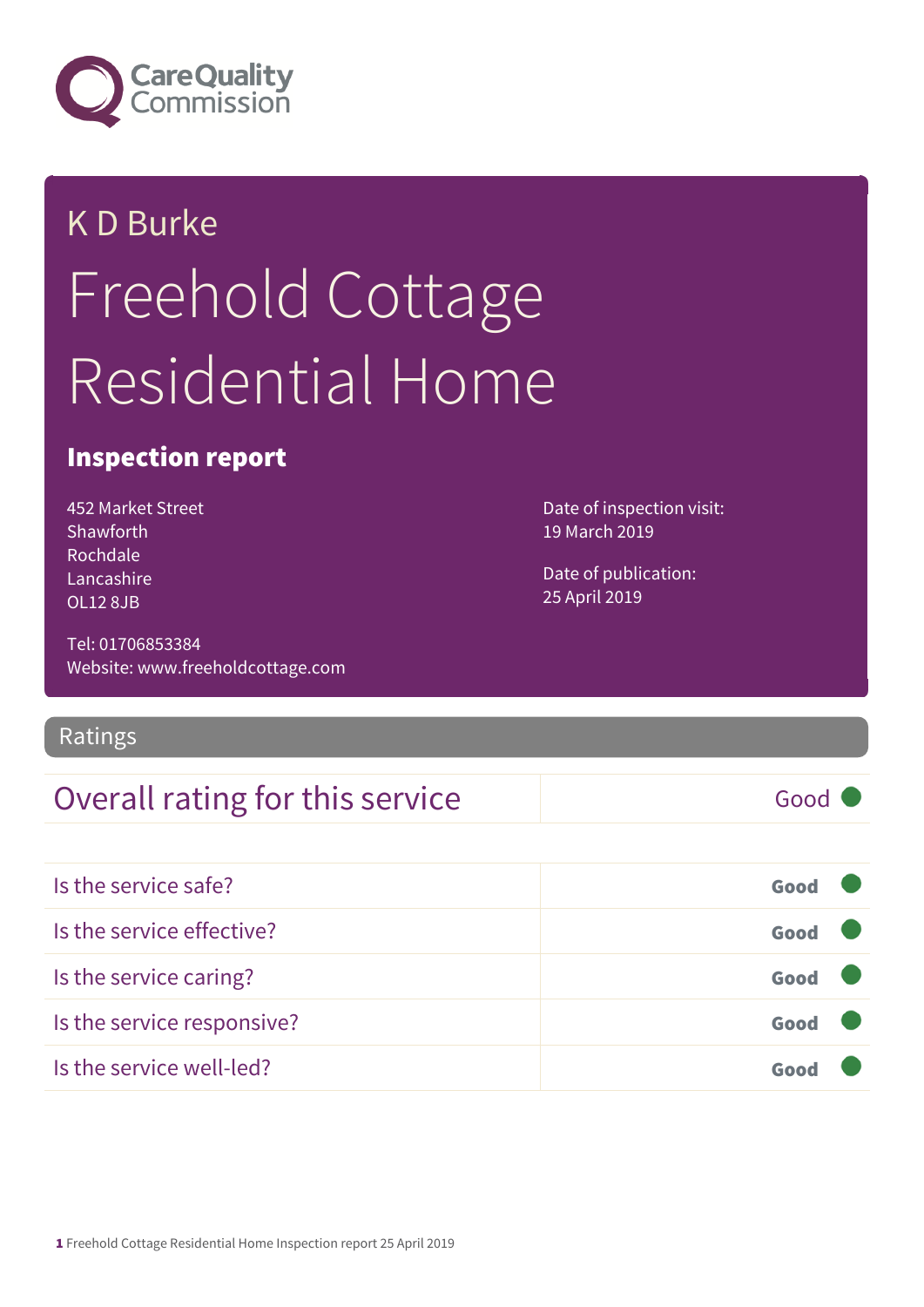### Summary of findings

#### Overall summary

About the service: Freehold Cottage is a residential care home that is registered to provide accommodation, care and support for up to six adults with a mental illness. At the time of this inspection, there were five people living in the home.

People's experience of using this service:

People who lived in the home benefitted from support from staff who were very caring, understanding of their individual needs and committed to providing high quality care. A staff member told us, "I just want to make sure people feel safe, respected and confident."

The ethos of the service was 'Enabling Choice' and this was clearly evidenced in the approach of all staff. People were encouraged to be as independent as possible and to make choices about the support they received.

The registered manager and staff worked in collaboration with community based mental health professionals to ensure people received safe and effective care. People were supported to take positive risks as appropriate to help improve their quality of life.

The service met the characteristics for a rating of good in all the key questions we inspected. Therefore, our overall rating for the service after this inspection remains good.

Rating at last inspection: Good. (Report published 6 August 2016).

Why we inspected: This was a planned inspection to check that this service remained good.

Follow up: We will continue to monitor this service and plan to inspect in line with our re-inspection schedule for those services rated good or sooner if we receive information of concern.

For more details, please see the full report which is on the CQC website at www.cqc.org.uk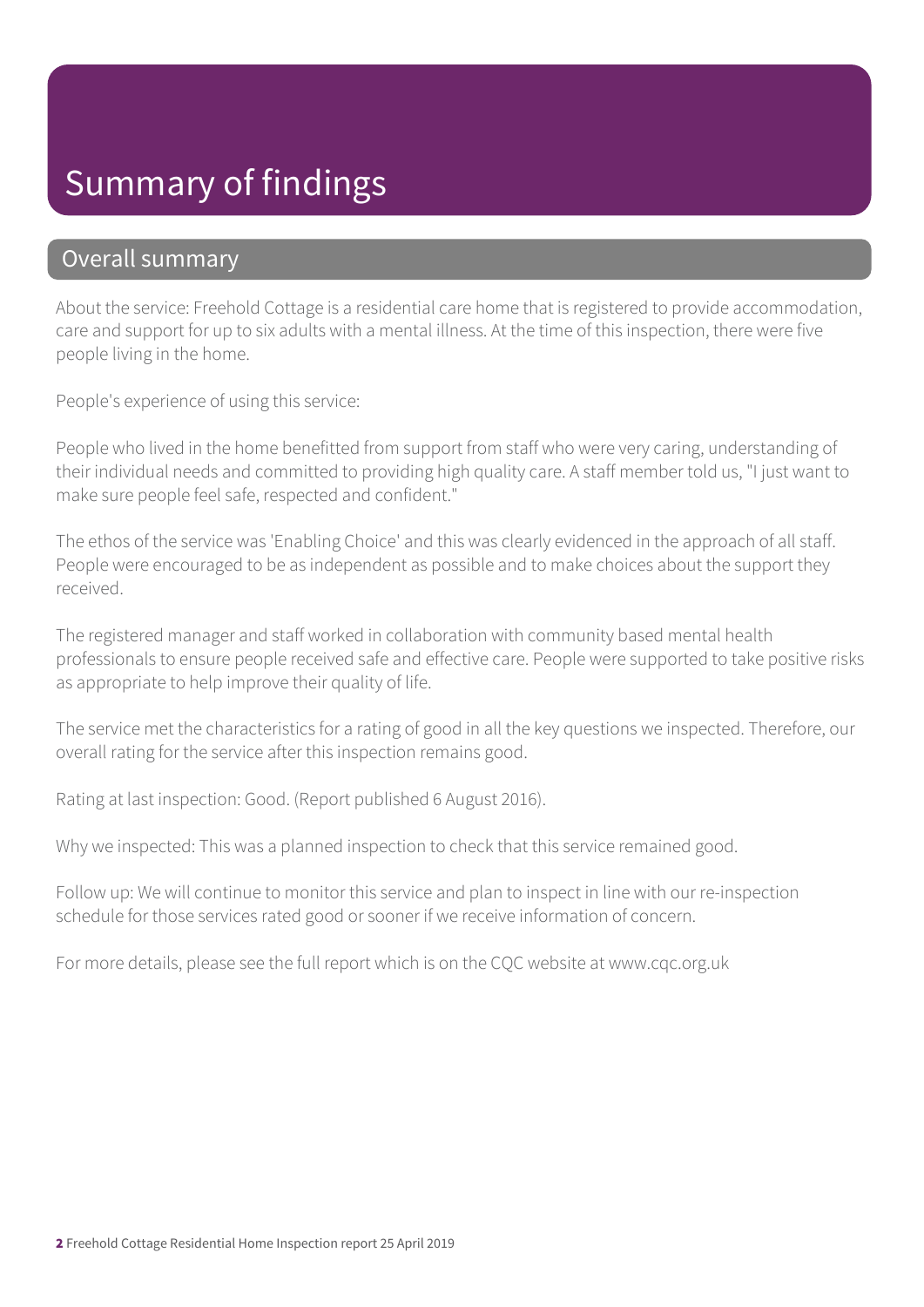#### The five questions we ask about services and what we found

We always ask the following five questions of services.

| Is the service safe?            | Good |
|---------------------------------|------|
| The service remains good.       |      |
| Is the service effective?       | Good |
| The service remains good.       |      |
| Is the service caring?          | Good |
| The service remains caring.     |      |
| Is the service responsive?      | Good |
| The service remains responsive. |      |
| Is the service well-led?        | Good |
| The service remains well-led.   |      |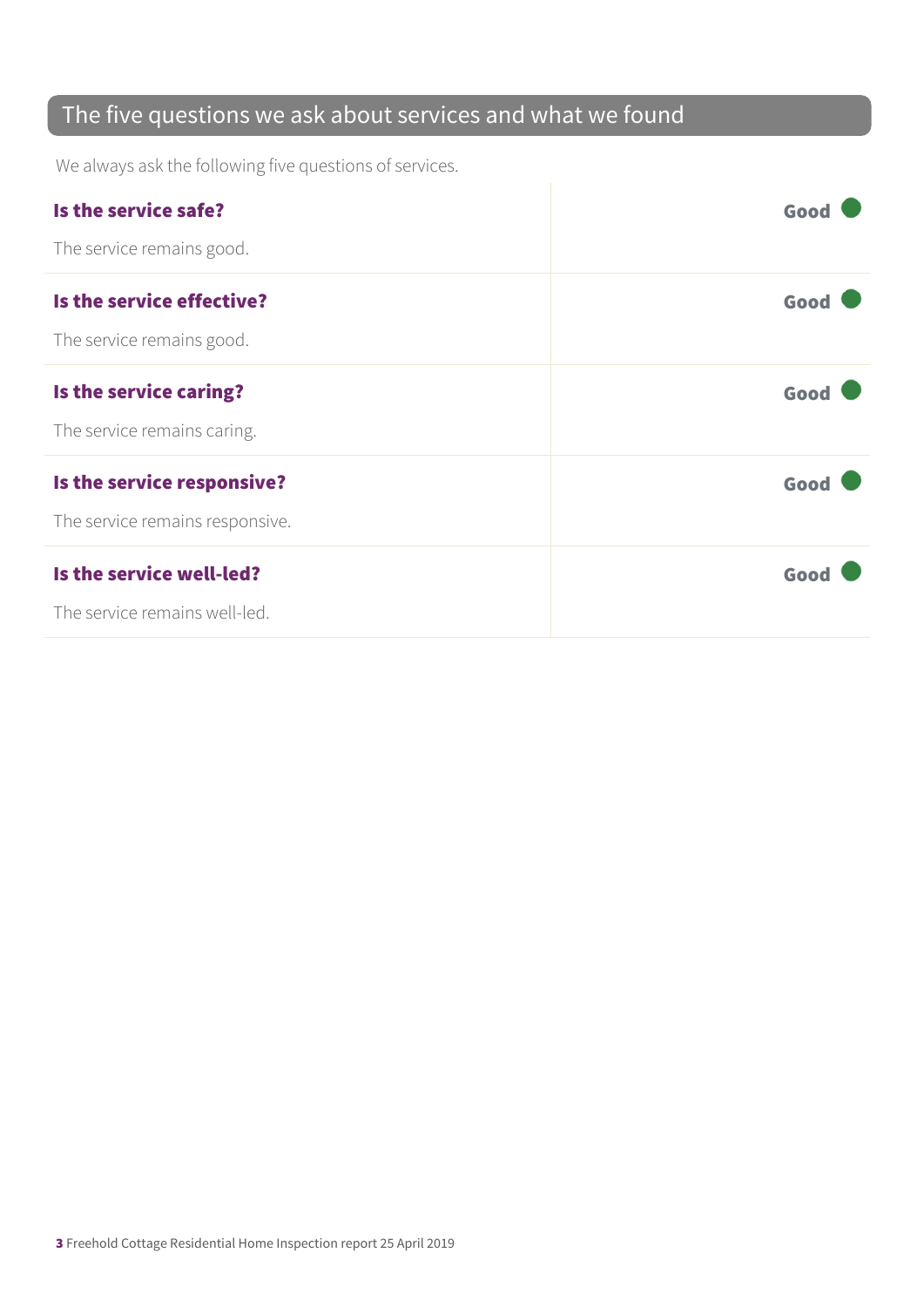

# Freehold Cottage Residential Home

Detailed findings

## Background to this inspection

The inspection:

We carried out this inspection under Section 60 of the Health and Social Care Act 2008 (the Act) as part of our regulatory functions. This inspection was planned to check whether the provider was meeting the legal requirements and regulations associated with the Act, to look at the overall quality of the service, and to provide a rating for the service under the Care Act 2014.

Inspection team: The inspection was carried out by one adult social care inspector.

Service and service type:

Freehold Cottage is a care home. People in care homes receive accommodation and nursing or personal care as a single package under one contractual agreement. CQC regulates both the premises and the care provided, and both were looked at during this inspection. The care home is a detached property which accommodates up to six adults with mental illness.

The service had a manager registered with the Care Quality Commission. This means that they and the provider are legally responsible for how the service is run and for the quality and safety of the care provided.

Notice of inspection:

We gave the service 24 hours' notice of the inspection visit because it is small and people were often out accessing the community. We needed to be sure people who lived in the home and staff would be available to speak with us.

What we did: Before the inspection: Our inspection plan took into account information the provider had sent to us including the Provider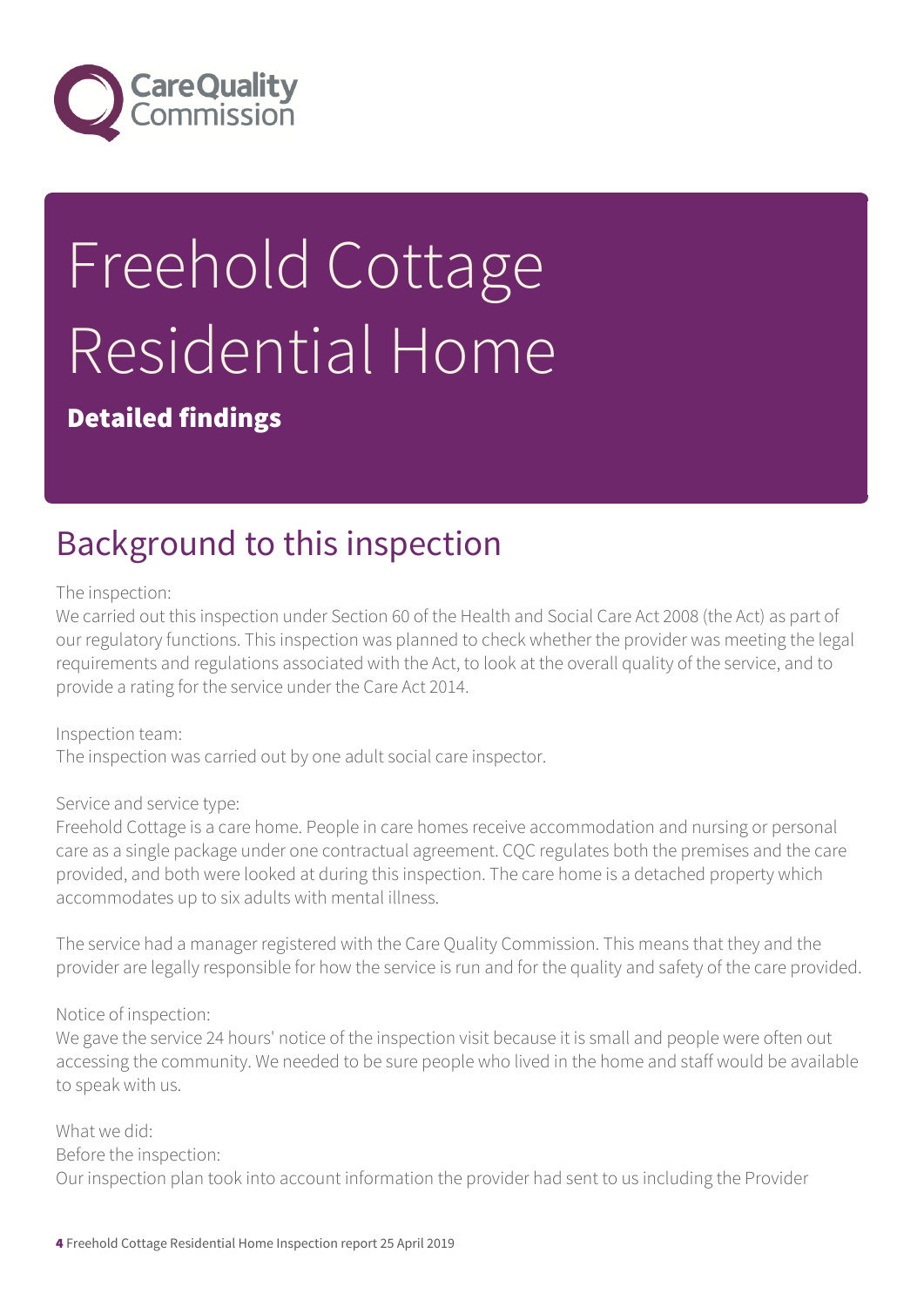Information Return. This is information we require providers to send us at least once annually to give some key information about the service, what the service does well and improvements they plan to make. We also considered information about incidents the provider must notify us about, such as abuse or serious injuries.

We requested information from the Lancashire County Council contract management team and infection prevention team as well as Healthwatch Lancashire. Healthwatch Lancashire is an independent organisation which ensures that people's views and experiences are heard by those who run, plan and regulate health and social care services in Lancashire.

We used all the information gathered to plan our inspection.

#### During the inspection:

We were only able to speak in depth with one person who lived in the home. However, we also spoke more generally with a further three people. We also spoke with the registered manager, the service manager, two support workers and two visiting healthcare professionals.

We reviewed the care and medicines records for two people who lived in the home, three staff personnel files, audits and other records about the management of the service.

We requested additional evidence to be sent to us after our inspection, including the staff training matrix and the policy relating to the provider's duty of candour. This evidence was received and the information was used as part of our inspection.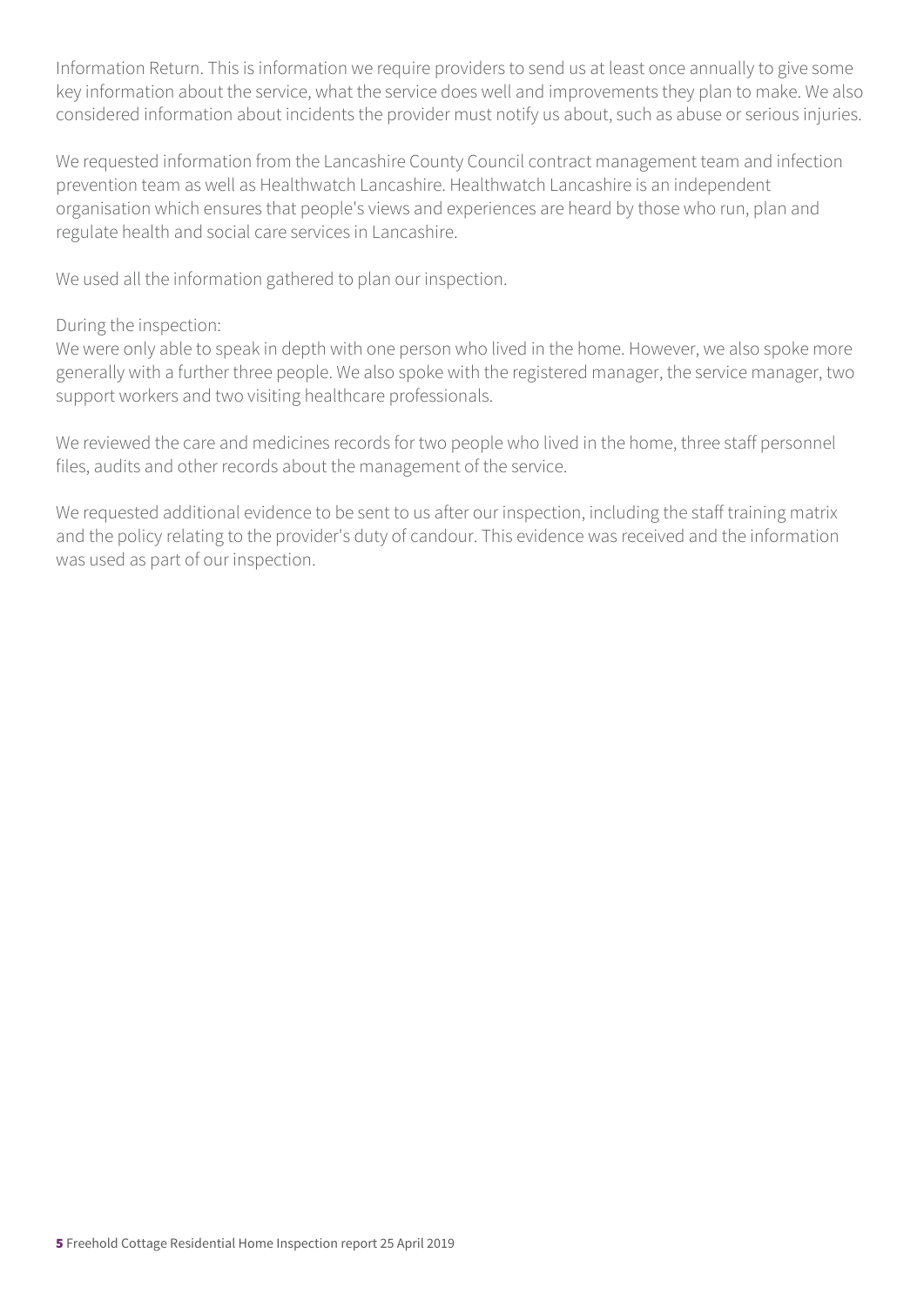

#### Is the service safe?

## Our findings

Safe – this means we looked for evidence that people were protected from abuse and avoidable harm

People were safe and protected from avoidable harm. Legal requirements were met.

Systems and processes to safeguard people from the risk of abuse

- There were effective systems and processes in place to help protect people from the risk of abuse.
- Staff had completed safeguarding training and could tell us the correct action to take if they witnessed or suspected abuse. Policies and procedures were in place to guide staff.
- People told us they felt safe in the home and staff treated them well. One person commented, "I feel safe. I like living here."

Assessing risk, safety monitoring and management

- Staff ensured risks to people were assessed and managed appropriately.
- People's care records contained comprehensive and individualised risk assessments which were regularly reviewed and updated.
- Strategies were in place to support people to take positive risks.
- Staff completed regular checks to ensure the safety of the premises and equipment used in the home. Procedures were in place to ensure people would be evacuated safely in the event of an emergency at the home.
- Staff carried out daily checks to ensure that monies held for people were safely managed and accounted for.

#### Staffing and recruitment

• The provider had safe recruitment processes in place. However, the service had not always ensured checks with the Disclosure and Barring Service (DBS) had always been undertaken in line with the timescales contained in CQC guidance. We found this had not had a negative impact on the care people received. We raised this with the registered manager who took immediate action to rectify the situation. People told us they had no concerns about the staff who supported them.

• People told us there were always sufficient staff on duty to provide them with the support they wanted and needed. One person told us, "They are always around if I need them." We noted that the service had recently increased the numbers of staff on duty at night following a deterioration in one person's mental health.

• The registered manager told us the service's recruitment policy positively encouraged applications from people who had experienced mental health issues. Any necessary adjustments and support were provided to enable staff to work effectively.

#### Using medicines safely

- Medicines were safely managed. People told us staff always ensured they took their medicines as prescribed.
- Staff had received training regarding the safe handling of medicines.
- Staff carried out regular checks of the stock of medicines held for people; this helped to ensure people had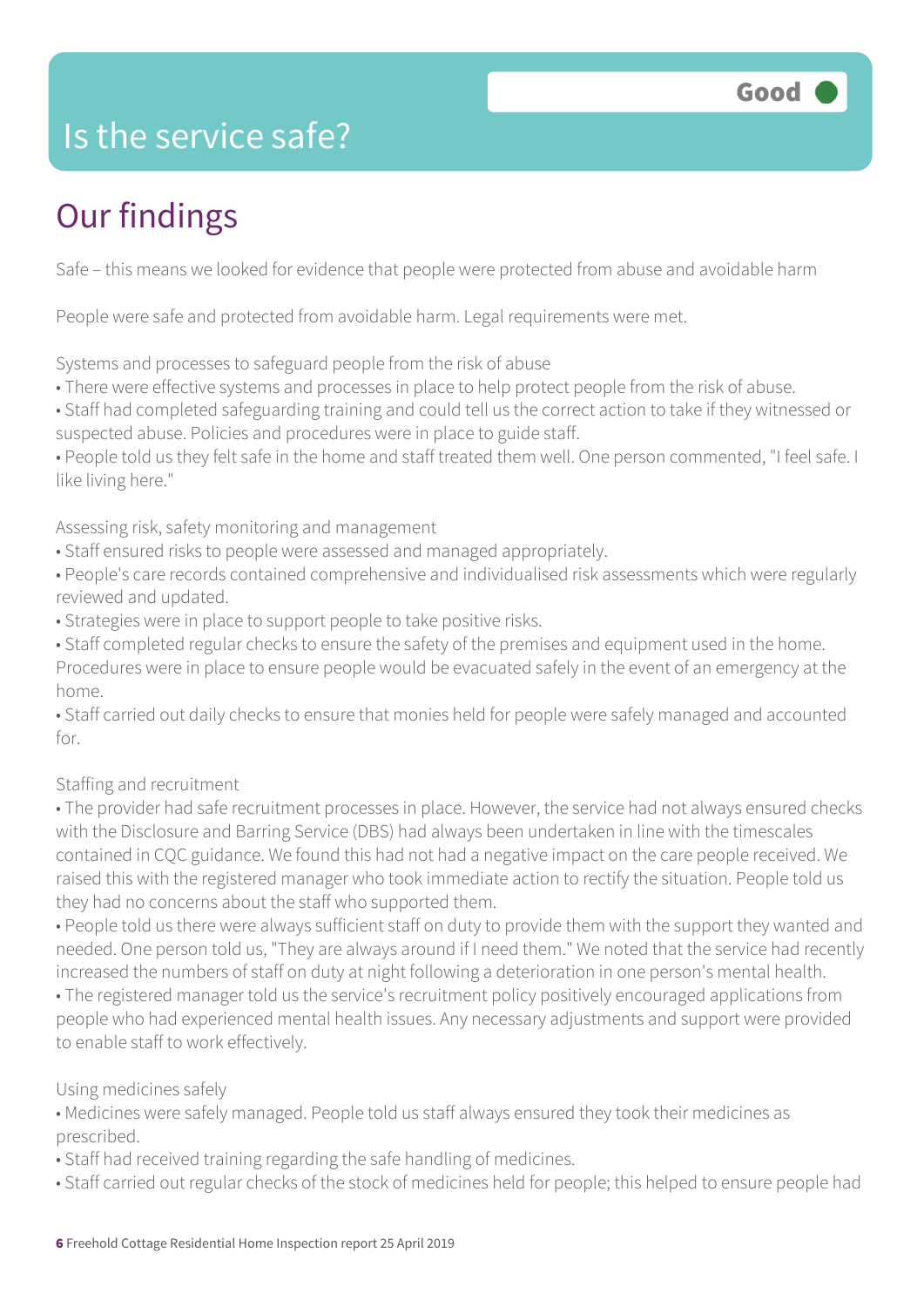been given their medicines as prescribed.

• Although the registered manager completed regular spot checks of staff performance, these were not specifically in relation to the administration of medicines. The registered manager told us they would introduce a competence assessment tool specifically to check the safe handling of medicines by staff.

Preventing and controlling infection

• The service protected people from the risks of infection.

• The home was clean and free from malodour. People who lived in the home were supported by staff to keep the environment clean.

• Staff had completed training in how to manage the risk of cross infection. Staff used personal protective equipment when supporting people with personal care.

Learning lessons when things go wrong

• The service had systems to make improvements when things went wrong.

• The registered manager told us staff meetings and supervision sessions were used to discuss any incidents or concerns relating to the care people received; these discussions helped to ensure measures were put in place to help prevent further incidents from occurring.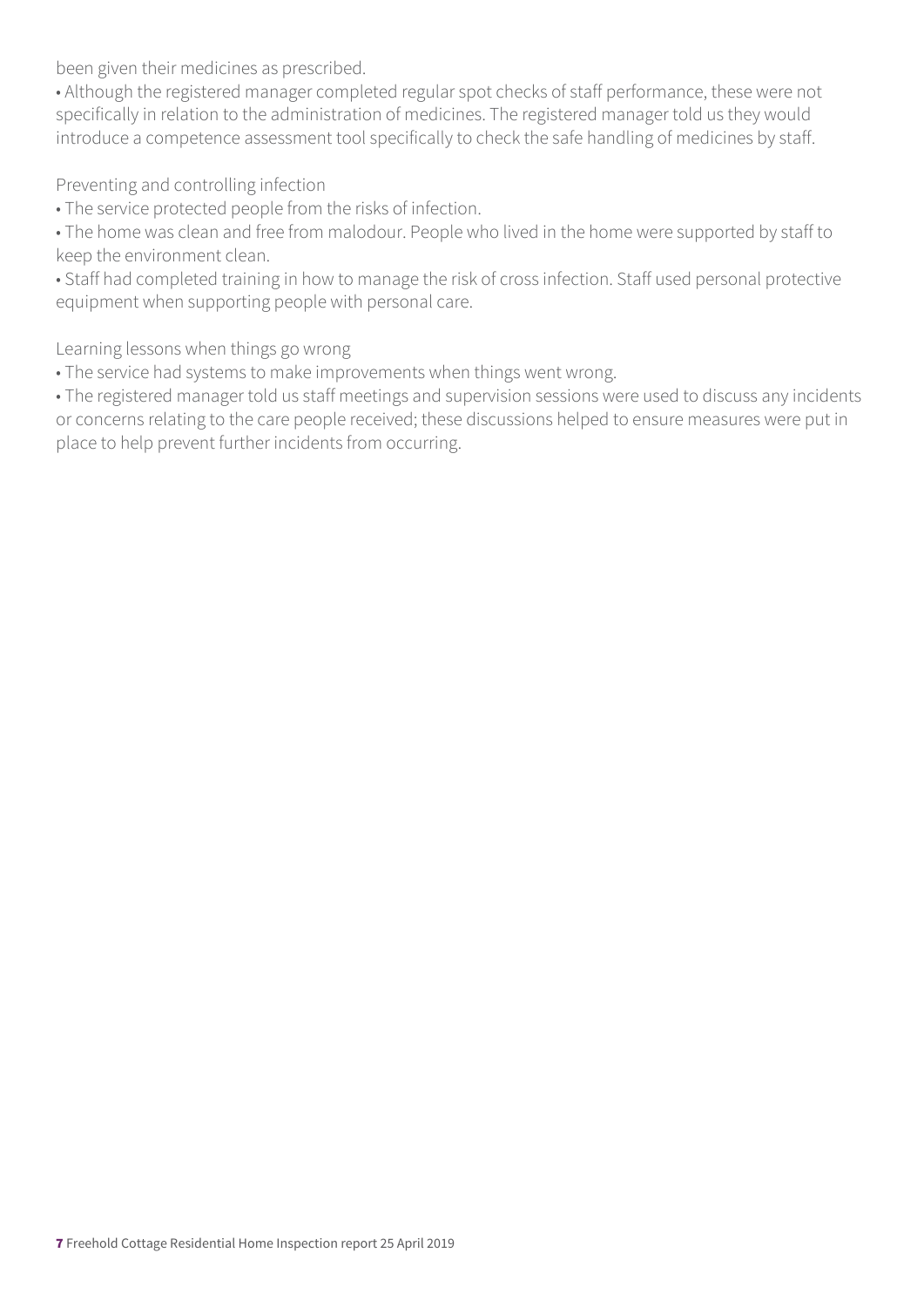### Is the service effective?

## Our findings

Effective – this means we looked for evidence that people's care, treatment and support achieved good outcomes and promoted a good quality of life, based on best available evidence

People's outcomes were consistently good, and people's feedback confirmed this.

Assessing people's needs and choices; delivering care in line with standards, guidance and the law • Staff assessed people's needs and preferences and care was planned based on this information.

• The registered manager told us information was gathered from professionals involved in a person's care before a decision was taken whether the home was able to meet the individual's needs. We saw detailed plans had been put in place to support people when transitioning from hospital or other care settings to Freehold Cottage; this helped to ensure people were familiar with the environment and other people who lived in the home before they moved in. A professional involved in this transition process had commented, "The quality of the service has been excellent. A very in-depth care plan was provided prior to the person moving in which was tailored to their individual needs."

• People's care records included detailed information about their care needs and their preferences in relation to the support they received.

Staff support: induction, training, skills and experience

• Systems were in place to ensure staff had the training and skills necessary to provide effective care • Staff told us they had received a comprehensive induction when they started work at the home which had prepared them well for their role. The registered manager told us people who lived in the home were asked to provide feedback about new staff to help ensure they felt comfortable being supported by them. • Staff had completed training to help ensure they were able to provide effective care. Although staff we spoke with told us they had not completed face to face first aid training, we saw that two places had been secured on the CPR training to be delivered on 27 March 2019 at the home's sister company. This would help to ensure staff understood the correct action to take in the event a person in the home required resuscitation.

• The registered manager provided staff with regular supervision. This provided them with an opportunity to discuss any concerns relating to people who used the service and to identify training needs. We noted the registered manager used supervision to provide positive feedback to staff on their performance.

Ensuring consent to care and treatment in line with law and guidance

The Mental Capacity Act 2005 (MCA) provides a legal framework for making particular decisions on behalf of people who may lack the mental capacity to do so for themselves. The Act requires that, as far as possible, people make their own decisions and are helped to do so when needed. When they lack mental capacity to take particular decisions, any made on their behalf must be in their best interests and as least restrictive as possible.

People can only be deprived of their liberty to receive care and treatment with appropriate legal authority. In care homes, and some hospitals, this is usually through MCA application procedures called the Deprivation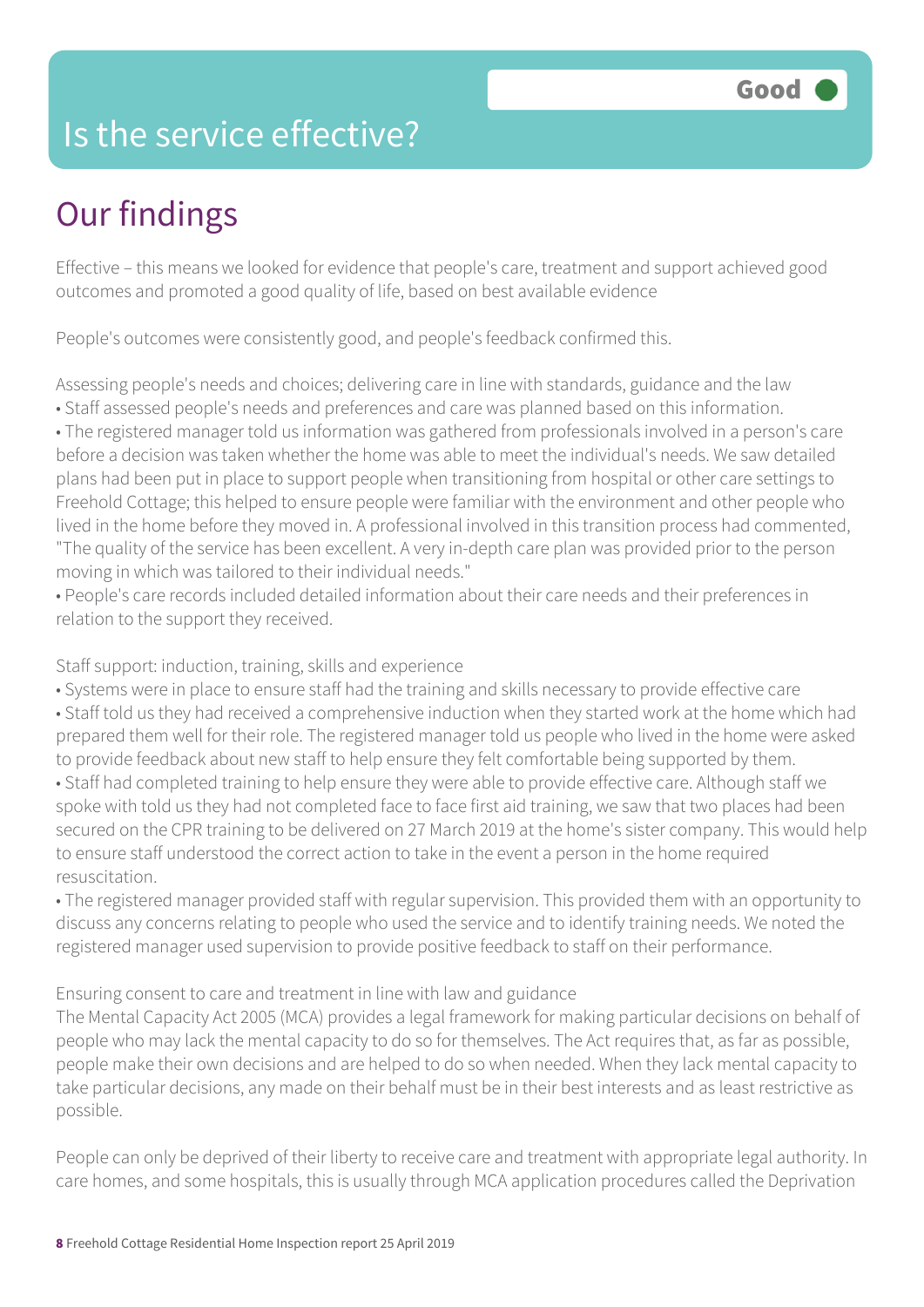of Liberty Safeguards (DoLS).

We checked whether the service was working within the principles of the MCA, whether any restrictions on people's liberty had been authorised and whether any conditions on such authorisations were being met. • The registered manager had completed the necessary DoLS applications when people were unable to

consent to their care arrangements in the home. At the time of this inspection, two people had DoLS authorisations in place. We saw evidence that the necessary action had been taken to ensure any conditions included in the authorisations were met.

• Staff had a good understanding of the MCA and the need to seek consent from people when providing care and support. Although two people were subject to some restrictions in their best interests, we observed that they were still supported to make choices about the care they received.

Supporting people to eat and drink enough to maintain a balanced diet

- People were supported to eat a varied and nutritious diet based on their individual preferences.
- Staff supported people to make their own breakfasts and lunches, with the evening meal being cooked by

staff. During the inspection we saw that people were encouraged to take part in preparing to cook this meal. • Two people had restrictions in place to help ensure they had a healthy diet; these were assessed as being in each individual's best interests and appropriately authorised under DoLS

Staff working with other agencies to provide consistent, effective, timely care

• The service worked in partnership with community based mental health professionals and other healthcare professionals to ensure people received effective care. Records showed one professional had commented, "The registered manager is good at using all appropriate services to ensure people's needs are met."

Adapting service, design, decoration to meet people's needs

• The provider had made improvements to the home since the last inspection, including the refurbishment of the bathroom and the installation of a new shower room. This should help people remain independent with their personal care should they be unable to use the bath.

Supporting people to live healthier lives, access healthcare services and support

• The registered manager told us they were proud of the fact that the service had been successful in supporting people to achieve outcomes that were important to them. They gave us examples of the progress people had made and how this had improved their quality of life.

• People's care records showed that staff were proactive in contacting health professionals if they had any concerns about people's mental or physical health.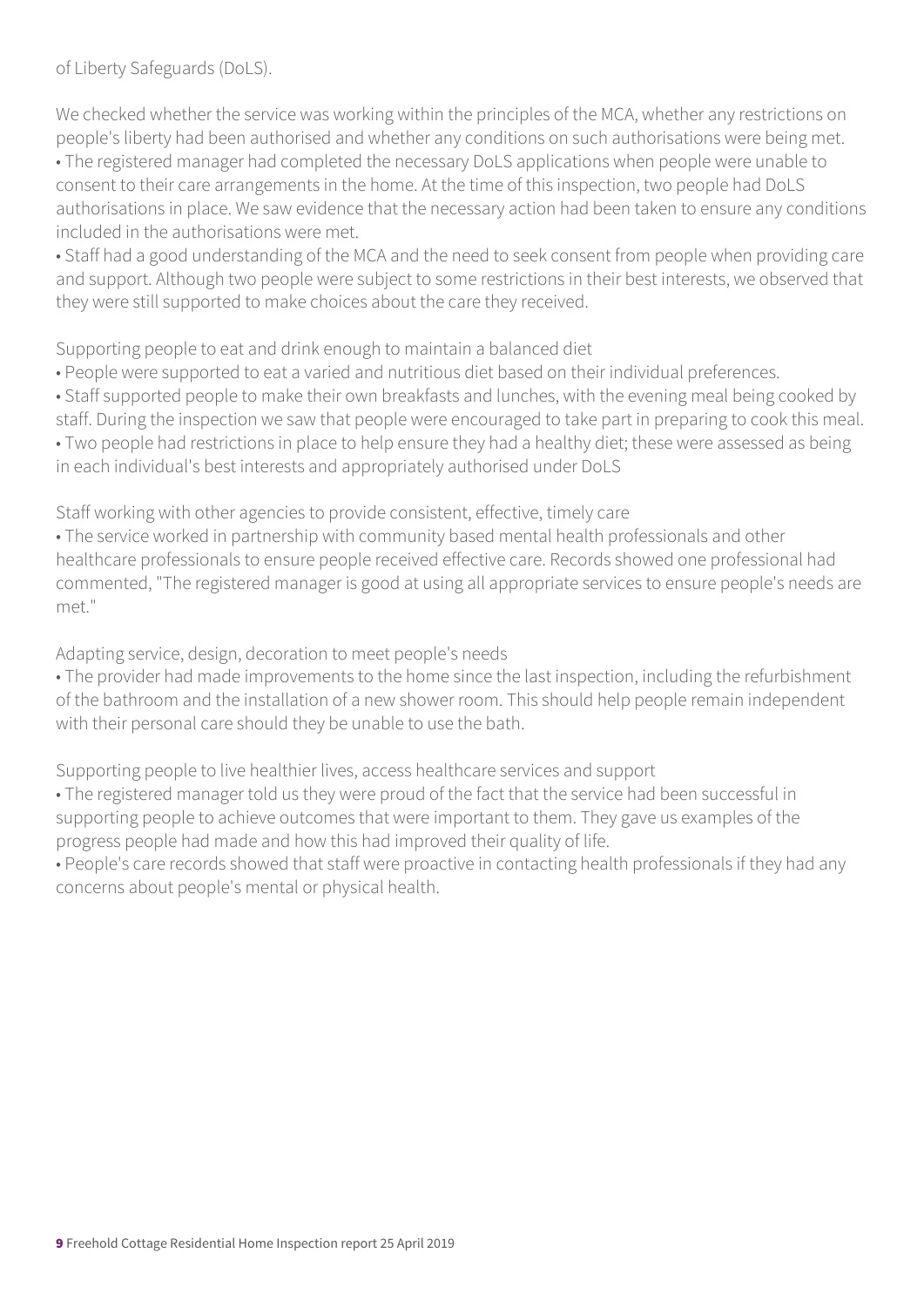#### Is the service caring?

### Our findings

Caring – this means we looked for evidence that the service involved people and treated them with compassion, kindness, dignity and respect

People were supported and treated with dignity and respect; and involved as partners in their care.

Ensuring people are well treated and supported; respecting equality and diversity

• We observed caring and respectful interactions between staff and people who lived in the home. The atmosphere was relaxed and we heard people laughing and singing. The registered manager told us they understood the value of music in promoting a sense of well-being in people.

• Staff told us they understood the importance of meeting people's diverse needs, including those relating to cultural and religious beliefs. One staff member commented, "Staff treat people as individuals and care for them according to their needs."

Supporting people to express their views and be involved in making decisions about their care • We observed staff supported people to make choices about their day to day care. People completed a 'How am I doing' form every six months. This enabled them to express their views about the progress they had made and any changes they wanted to make to their support to help them achieve their goals. • People were able to express their views during day to day conversation, meetings and satisfaction surveys. Regular residents' meetings helped keep people informed of proposed events and gave them the opportunity to be consulted and make suggestions.

• Where necessary, the registered manager sought external professional help to support decision-making for people, including the use of advocacy services. People can use advocacy services when they do not have friends or relatives to support them or want help from someone other than staff, friends or family members to understand their rights and express their views.

Respecting and promoting people's privacy, dignity and independence

• Staff were committed to ensuring people's rights were upheld and that they were not discriminated against in any way.

• All staff were of the view that they were guests in people's home and should respect their rights to privacy. People could keep their bedrooms locked and personalise their own space.

• Staff encouraged people to be as independent as possible, both within the home and in accessing the local community. A professional involved in a person's care had commented, "People are well supported and work towards recovery goals to enable them to be as independent as possible."

• People's personal information was stored confidentially. The registered manager had taken the necessary action to ensure the service was compliant with data protection regulations.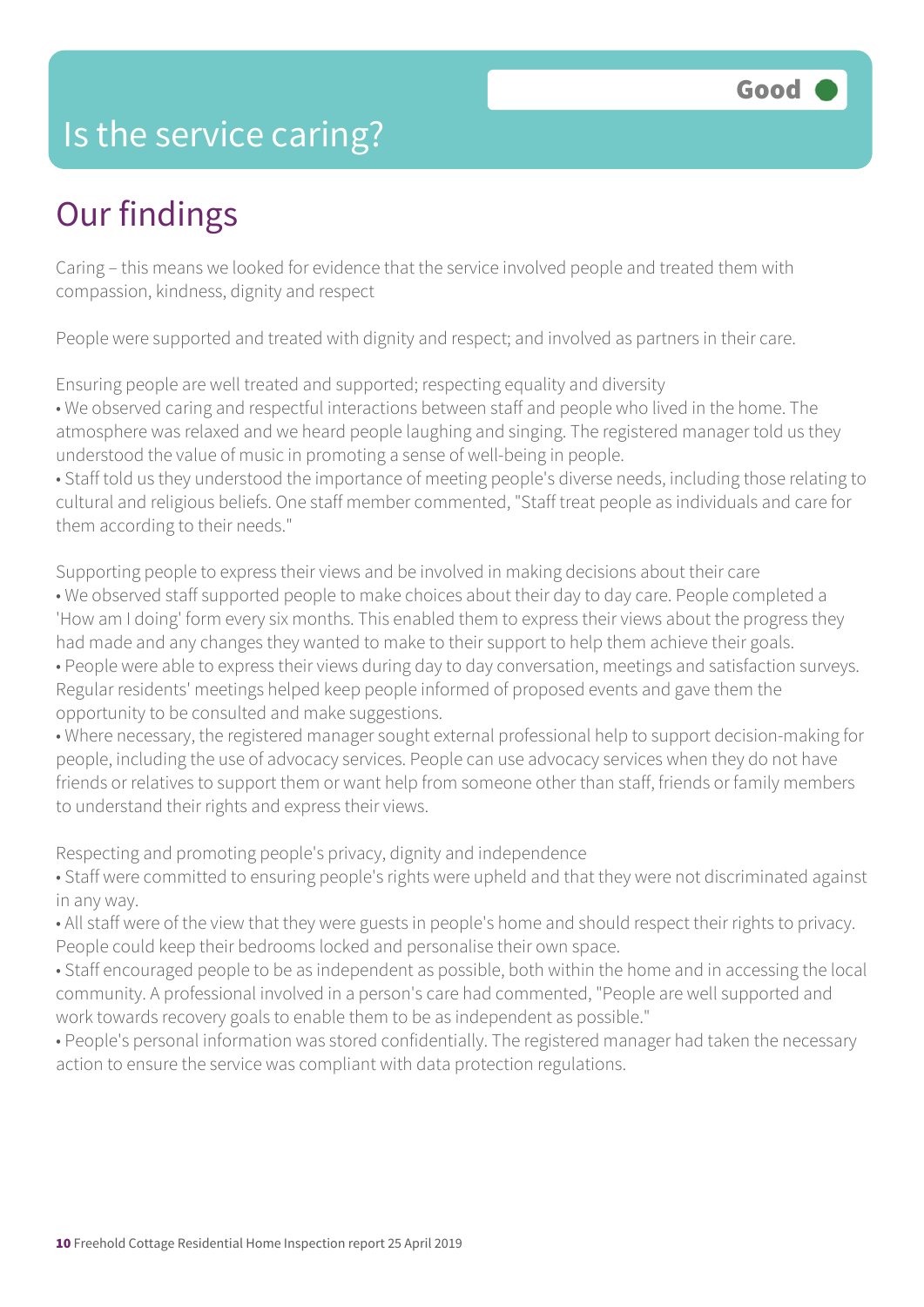### Is the service responsive?

## Our findings

Responsive – this means we looked for evidence that the service met people's needs

People's needs were met through good organisation and delivery.

Planning personalised care to meet people's needs, preferences, interests and give them choice and control • People's needs were identified, including those related to protected equality characteristics such as age, disability, ethnicity and gender, and their choices and preferences were regularly reviewed.

• There were documented crisis plans in place for staff to follow should individuals experience a deterioration in their mental health.

• We saw positive feedback from external professionals and relatives regarding the responsive nature of the service. Comments made included, "Freehold Cottage has been the most responsive provider out of all other residential care homes to meet [name of person's] needs" and "The level of care has been fantastic

from start to finish."

• People were encouraged to participate in activities both on an individual and group basis. The registered manager told us one of the main achievements of the service since the last inspection was supporting people to plan and take holidays on an individual basis. They told us, "We want people to enjoy their life." One person told us how they had recently returned from a holiday supported by one staff member and had enjoyed the experience. They were already considering where they would visit next.

Improving care quality in response to complaints or concerns

• The service had a complaints policy in place and information on display to advise people on how to raise any concerns. There had not been any complaints received since the last inspection. However, we saw the registered manager had responded promptly to address concerns raised by a relative in a satisfaction survey.

• People told us they would feel confident to discuss any concerns with staff or the registered manager and considered they would be listened to and taken seriously.

#### End of life care and support

• The service had processes in place to document people's end of life wishes. The registered manager told us how they had supported a person to access legal advice to enable them to put a will in place; this would help to ensure their wishes were respected after their death.

• At the time of the inspection, the service was not caring for anyone who was at the end of their life. However, all staff had completed training in death and bereavement. They were also aware of cultural requirements which would need to be met at the time of death for some people who lived in the home.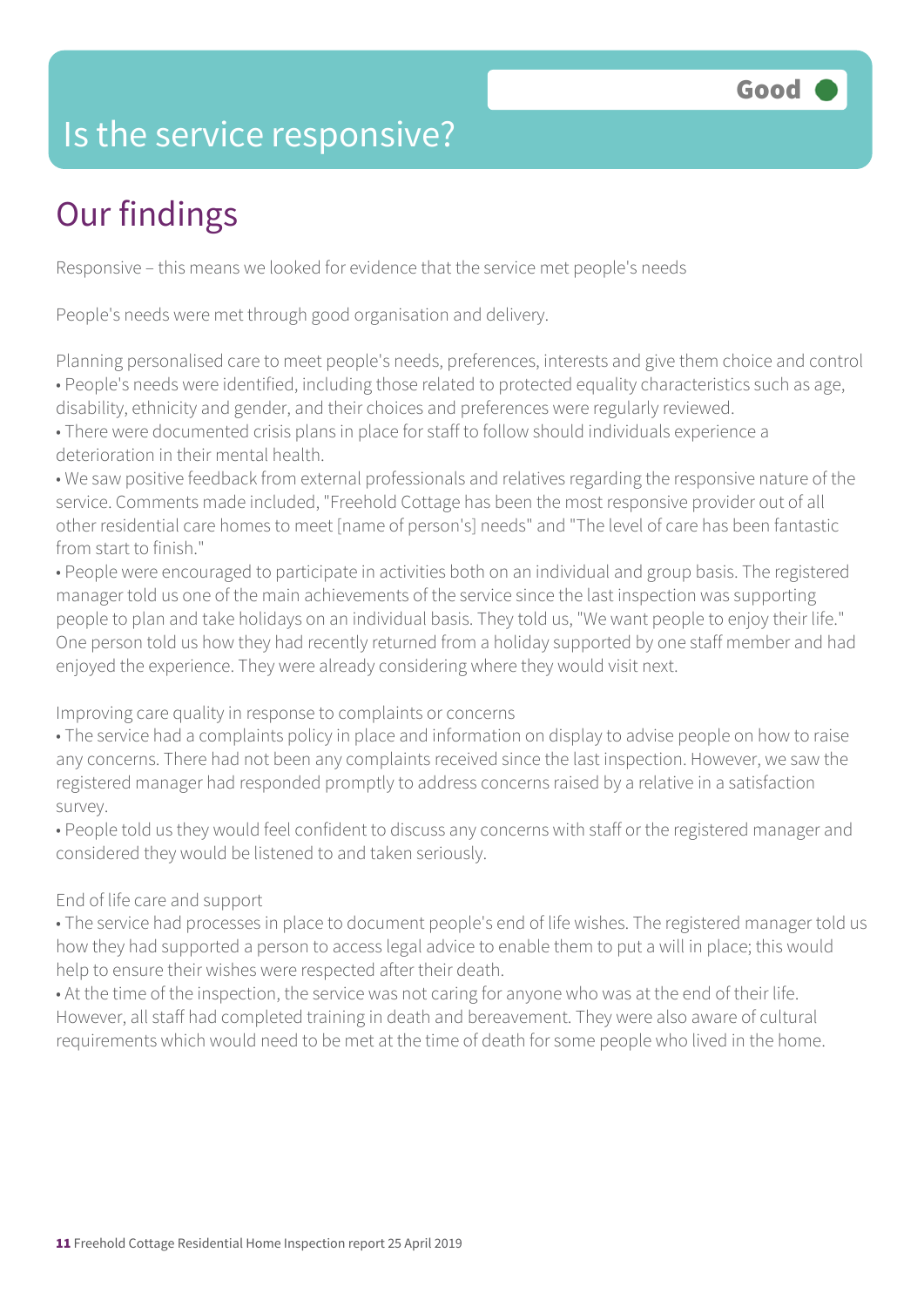#### Is the service well-led?

## Our findings

Well-Led – this means we looked for evidence that service leadership, management and governance assured high-quality, person-centred care; supported learning and innovation; and promoted an open, fair culture

The service was consistently managed and well-led. Leaders and the culture they created promoted highquality, person-centred care.

Planning and promoting person-centred, high-quality care and support with openness; and how the provider understands and acts on their duty of candour responsibility

• The ethos of the service was 'Enabling Choice' and we saw this approach implemented by staff throughout the inspection.

• We saw the registered manager had an 'open door' policy. During the inspection, we observed that people who lived in Freehold Cottage chose to spend time in the registered manager's office and clearly felt comfortable in their presence.

• Staff demonstrated a commitment to providing high quality, person-centred care. They told us they would be confident for a relative to live in the home.

• Staff told us they enjoyed working in the home and felt treated fairly by the registered manager and colleagues.

• Although there had not been any accidents or incidents in the home, there was a duty of candour policy in place. This provided guidance for staff to follow where necessary to ensure transparent communication with people who lived in the home and their relatives as appropriate.

Managers and staff being clear about their roles, and understanding quality performance, risks and regulatory requirements

• Staff told us they were clear about their role in the home. They also said that they could always access advice and support out of office hours from the registered manager or by contacting the on-call manager for the home's sister company.

• External professionals had provided positive feedback about the way the service was run. One person had commented, "[Name of registered manager] is knowledgeable and competent in ensuring people's needs are met."

• The registered manager had ensured all required notifications had been submitted to CQC. We saw the legal requirement to display the rating from the last inspection on the website and in the home had been met.

Engaging and involving people using the service, the public and staff, fully considering their equality characteristics

• The registered manager was proud of the culture of the service. They told us, "We are all equal here. There is nothing to say we are a [care] home and people who live here are very much part of the community."

• The service had policies and procedures in place to guide staff to provide person-centred, individualised care. 'Easy Read' versions of important policies were also available to help people who lived in the home understand their rights and the support they could expect to receive.